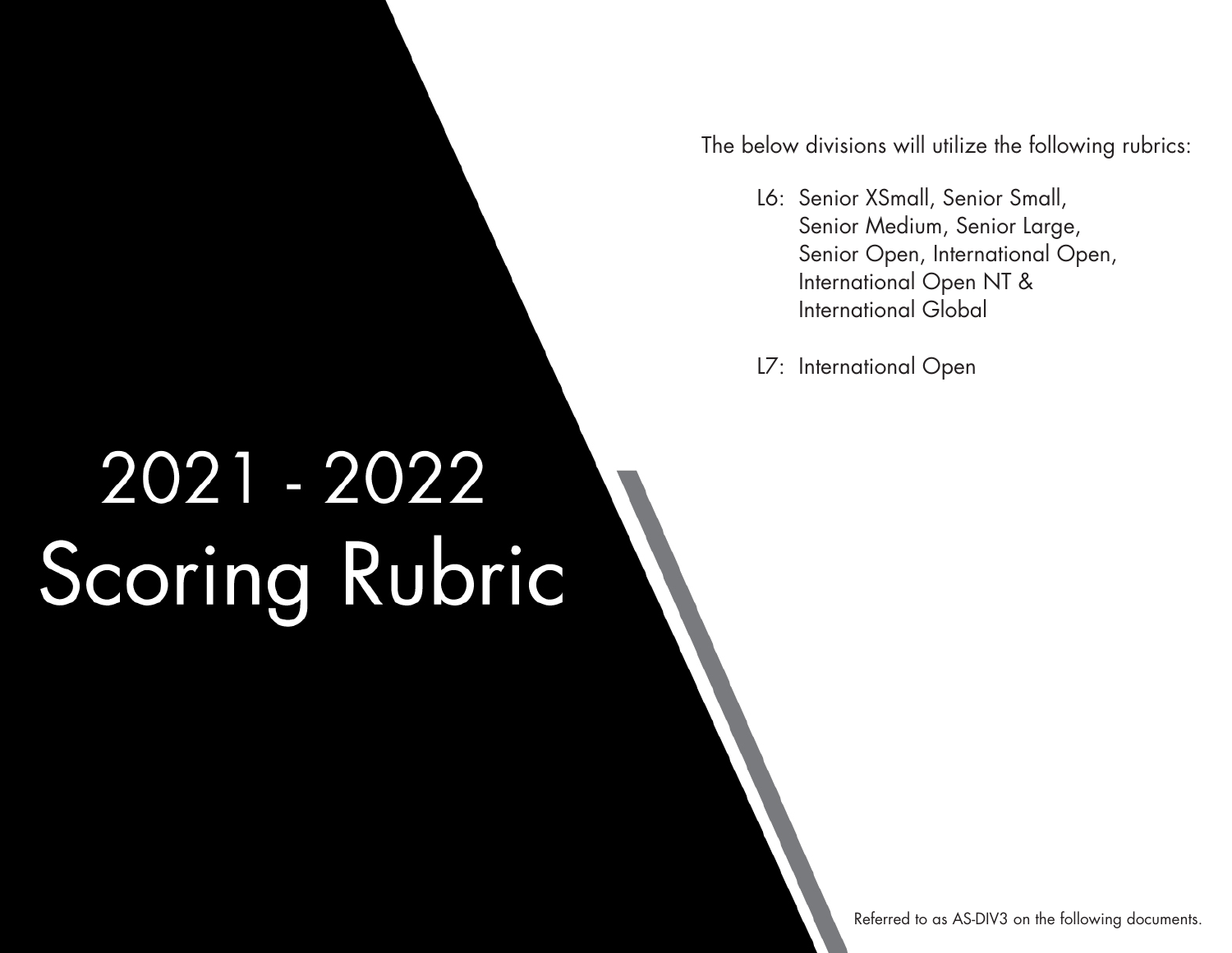# **2021 - 2022 ALL STAR SCORING SYSTEM - BUILDING LEVEL 6 & 7 WORLDS - ALL GIRL** 12.1.21

|  | <b>STUNT DIFFICULTY</b> |
|--|-------------------------|
|  |                         |

STUNT DIFFICULTY *STUNT SKILLS WILL ONLY RECEIVE FULL CREDIT IF THEY SHOW CONTROL THROUGH THE POP OR TRANSITION TO ANOTHER SKILL.*

| $2.0 - 2.5$ | <b>BELOW</b> | Skills performed do not meet Low range requirement                                                            |
|-------------|--------------|---------------------------------------------------------------------------------------------------------------|
| $2.5 - 3.0$ | LOW          | 4 different level appropriate skills performed by Most of the team, 2<br>of which are Elite level appropriate |
| $3.0 - 3.5$ | <b>MID</b>   | 4 different level appropriate skills performed by Most of the team, 3 of<br>which are Elite level appropriate |
| 13.5 - 4.0  | <b>HIGH</b>  | 4 different Elite level appropriate skills performed by Most of the<br>team                                   |

#### ADDITIONAL INFORMATION

For Level 7 Stunts: All Level 6 & 7 Level appropriate skills will be considered Level Appropriate for scoring purposes (at least 2 different Level 7 skills are required to score in High range).

L6- All pyramid skills that are Level Appropriate in L5 will be given Level Appropriate credit.

Skills that are not required to be synchronized may be cumulative to meet a difficulty requirement.

BODY POSITIONS

• Lib and platform are not considered body positions

• Body positions include: Stretch, bow and arrow, arabesque, scale, scorpion.

#### DIFFICULTY DRIVERS

• Degree of difficulty

• Percent of team participation (Maximizing stunt groups based on the number of athletes)

• Combination of skills (level and non-level appropriate)

• Pace of skills performed

#### BUILDING QUANTITY CHART

| VIANI           |                 |                  |
|-----------------|-----------------|------------------|
| # OF            |                 | NUMBER OF GROUPS |
| <b>ATHLETES</b> | <b>MAJORITY</b> | <b>MOST</b>      |
| $5 - 11$        | 1               | $\mathbf 1$      |
| $12 - 15$       | 1               | $\overline{2}$   |
| $16 - 19$       | $\overline{2}$  | 3                |
| $20 - 23$       | 3               | 4                |
| $24 - 30$       | $\overline{4}$  | 5                |
| $31 - 38$       | 5               | 6                |
|                 |                 |                  |

#### PYRAMID DIFFICULTY

| $2.0 - 2.5$ | <b>BELOW</b> | Skills performed do not meet Low range requirement                                     |
|-------------|--------------|----------------------------------------------------------------------------------------|
| $2.5 - 3.0$ | LOW          | 2 different level appropriate skills and 2 structures performed by<br>Most of the team |
| $3.0 - 3.5$ | <b>MID</b>   | 3 different level appropriate skills and 2 structures performed by<br>Most of the team |
| $3.5 - 4.0$ | <b>HIGH</b>  | 4 different level appropriate skills and 2 structures performed by<br>Most of the team |

|     | <b>TOSS DIFFICULTY</b>                                                                                                                                              |
|-----|---------------------------------------------------------------------------------------------------------------------------------------------------------------------|
| 1.0 | Less than a Majority of the team performs a toss                                                                                                                    |
| 1.5 | Majority of the team performs a level appropriate toss                                                                                                              |
| 2.0 | Majority of the team performs a level appropriate toss rippled or synchronized in<br>the same section                                                               |
|     | Same Section - Single portion of the routine where skills from a skill set (Stunts, Pyramids, Tosses,<br>Standing Tumbling, Running Tumbling, Jumps) are performed. |

#### **STUNT DIVISION EXPECTATIONS**

*MUST BE PERFORMED BY GROUPS OF 3 OR MORE ATHLETES. RIPPLED OR SYNCHRONIZED IN THE SAME SECTION WITHOUT RECYCLING ATHLETES.*

| X SMALL (5-16) |                                                      |     | <b>SMALL (17-22)</b>                                 |     | MEDIUM (23-30)<br>& INTERNATIONAL NON-TUMBLING (10-30) |     | LARGE (31-38)                                        |     | INTERNATIONAL OPEN/GLOBAL (10-24)<br>& SENIOR OPEN (5-24) |
|----------------|------------------------------------------------------|-----|------------------------------------------------------|-----|--------------------------------------------------------|-----|------------------------------------------------------|-----|-----------------------------------------------------------|
|                |                                                      |     | 1.0   1-2 groups perform a level appropriate skill   |     | 1.0   1-4 groups perform a level appropriate skill     |     | 1.0   1-6 groups perform a level appropriate skill   |     | 1.0   1-3 groups perform a level appropriate skill        |
|                | 1.2   1 group perform a level appropriate skill      |     | 1.2 3 groups perform a level appropriate skill       |     | 1.2   5 groups perform a level appropriate skill       |     | 1.2   7 groups perform a level appropriate skill     |     | 1.2   4 groups perform a level appropriate skill          |
|                | 1.4 2 groups perform a level appropriate skill       |     | 1.4   4 groups perform a level appropriate skill     |     | 1.4   6 groups perform a level appropriate skill       |     | 1.4   8 groups perform a level appropriate skill     |     | 1.4 5 groups perform a level appropriate skill            |
|                | 1.6 3 groups perform a level appropriate skill       |     | 1.6 5 groups perform a level appropriate skill       |     | 1.6   7 groups perform a level appropriate skill       |     | 1.6 9 groups perform a level appropriate skill       |     | 1.6   6 groups perform a level appropriate skill          |
| 1.8            | 2 groups perform an ELITE level<br>appropriate skill | 1.8 | 4 groups perform an ELITE level<br>appropriate skill | 1.8 | 6 groups perform an ELITE level<br>appropriate skill   | 1.8 | 8 groups perform an ELITE level<br>appropriate skill | 1.8 | 5 groups perform an ELITE level<br>appropriate skill      |
| 2.0            | 3 groups perform an ELITE level<br>appropriate skill | 2.0 | 5 groups perform an ELITE level<br>appropriate skill | 2.0 | 7 groups perform an ELITE level<br>appropriate skill   | 2.0 | 9 groups perform an ELITE level<br>appropriate skill | 2.0 | 6 groups perform an ELITE level<br>appropriate skill      |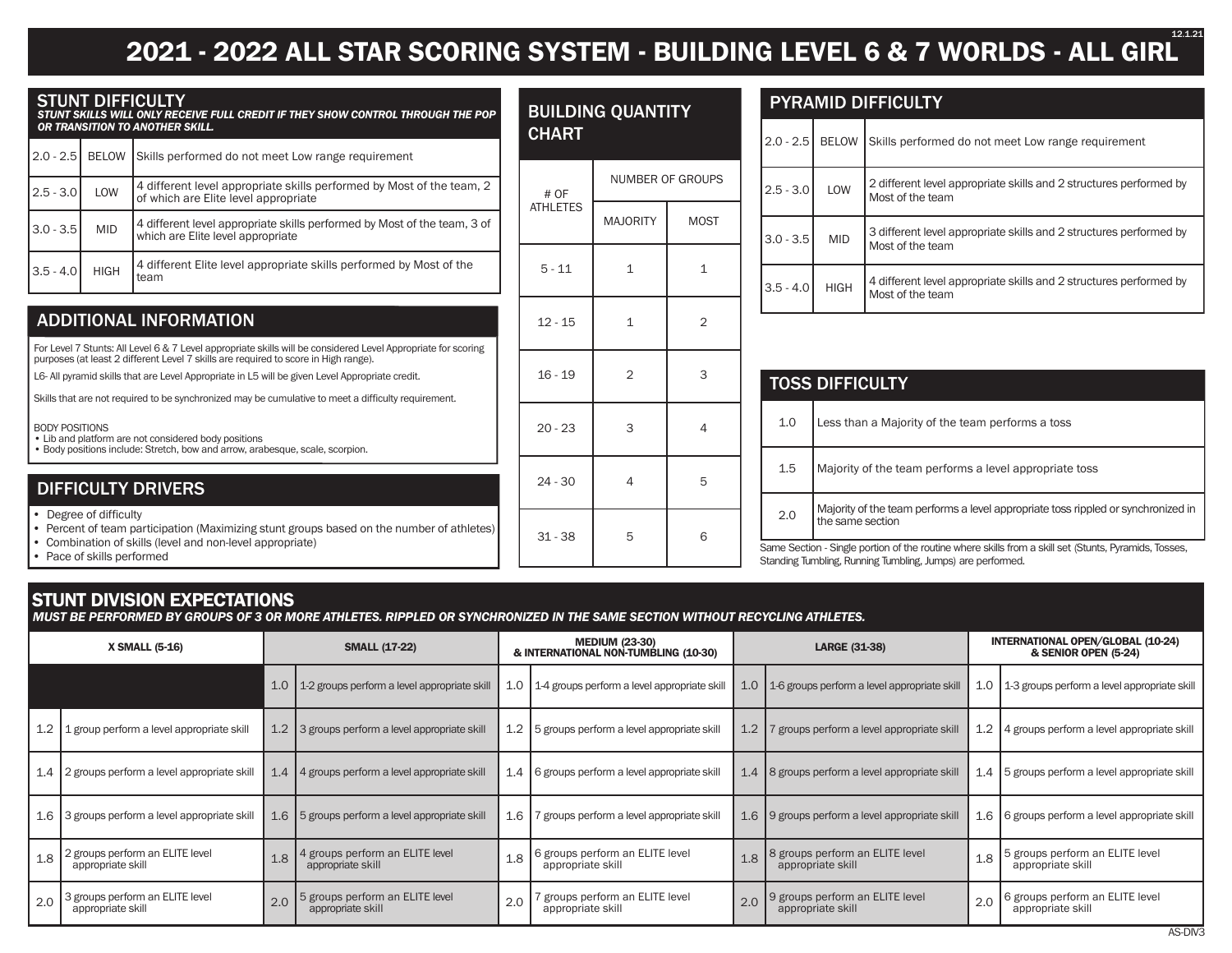## **2021 - 2022 ALL STAR SCORING SYSTEM - TUMBLING LEVEL 6 & 7 WORLDS**

|                                                                                                                                                                     | TUMBLING/JUMP<br><b>QUANTITY CHART</b>                                                                                                                                                                                                                             |                        |             |  |
|---------------------------------------------------------------------------------------------------------------------------------------------------------------------|--------------------------------------------------------------------------------------------------------------------------------------------------------------------------------------------------------------------------------------------------------------------|------------------------|-------------|--|
|                                                                                                                                                                     | # OF<br><b>ATHLETES</b>                                                                                                                                                                                                                                            | <b>MAJORITY</b>        | <b>MOST</b> |  |
|                                                                                                                                                                     | $5 - 9$                                                                                                                                                                                                                                                            | 4                      | 5           |  |
|                                                                                                                                                                     |                                                                                                                                                                                                                                                                    | 6                      |             |  |
|                                                                                                                                                                     | $16 - 19$                                                                                                                                                                                                                                                          | 8                      | 9           |  |
| Most of the team performs 2 connected advanced jumps. Must be synchronized and include a<br>variety.                                                                | $20 - 25$                                                                                                                                                                                                                                                          | 10                     | 13          |  |
|                                                                                                                                                                     | $26 - 30$                                                                                                                                                                                                                                                          | 14                     | 16          |  |
| Most of the team performs 3 connected advanced jumps or 2 connected advanced jumps, plus 1<br>additional advanced jump. Must be synchronized and include a variety. |                                                                                                                                                                                                                                                                    | 15                     | 18          |  |
|                                                                                                                                                                     | <b>JUMP DIFFICULTY</b><br>JUMPS MUST USE A WHIP APPROACH TO BE CONSIDERED CONNECTED.<br>WHIP APPROACH- CONTINUOUS MOVEMENT THROUGH SWING, CONNECTING 2 OR MORE JUMPS.<br>Skills performed do not meet 1.0 requirement<br>Most of the team performs 1 advanced jump | $10 - 15$<br>$31 - 38$ |             |  |

|             | <b>STANDING TUMBLING DIFFICULTY</b><br>SAME SECTION - SINGLE PORTION OF THE ROUTINE WHERE SKILLS FROM A SKILL SET ARE PERFORMED. |                                                                               |  |  |  |
|-------------|----------------------------------------------------------------------------------------------------------------------------------|-------------------------------------------------------------------------------|--|--|--|
| $2.0 - 2.5$ | <b>BELOW</b>                                                                                                                     | Skills performed do not meet Low range requirement                            |  |  |  |
| $2.5 - 3.0$ | LOW                                                                                                                              | Most of the team performs a level appropriate pass                            |  |  |  |
| $3.0 - 3.5$ | <b>MID</b>                                                                                                                       | Majority of the team performs an Elite level appropriate pass                 |  |  |  |
| $3.5 - 4.0$ | <b>HIGH</b>                                                                                                                      | Most of the team performs an Elite level appropriate pass in the same section |  |  |  |

# RUNNING TUMBLING DIFFICULTY 2.0 - 2.5 | BELOW Skills performed do not meet Low range requirement 2.5 - 3.0 | LOW | Majority of the team performs a level appropriate pass 3.0 - 3.5 MID Most of the team performs a level appropriate pass 3.5 - 4.0 HIGH Majority of the team performs an Elite level appropriate pass

#### **MP** RT<sub>i</sub>

## DIFFICULTY DRIVERS

- Degree of difficulty
- Percent of team participation
- Combination of skills
- Synchronization of passes
- Variety of passes

## **JUMPS**

• Variety - at least 2 different jumps. Performing the same jump with different legs doesn't constitute as variety. (i.e. left/right hurdler).

• Jump skills must land on feet to be considered level appropriate and receive difficulty credit (i.e. jumps that land on knee(s) or seat, etc. would not count).

• Basic Jumps: Spread Eagle, Tuck Jump

• Advanced Jumps: Pike, Right/Left Hurdlers (front or side), Toe Touch, Double Nine

## ADDITIONAL INFORMATION

- Tumbling passes must land on feet to be considered level appropriate and receive difficulty credit (i.e. jump 3/4 front flip to seat, back handsprings which lands in a prone position, etc. would not count).
- Jumps within a pass will not break up the pass (i.e. Toe Touch BHS Toe Touch BHS Full is 1 pass).
- T-Jumps are not considered a jump and will break up a pass into two separate passes.
- L6 & L7- Standing Tumbling skills ending in a layout that are LEGAL in L5 will not receive level appropriate credit (i.e. BHS-BHS-Layout).

12.1.21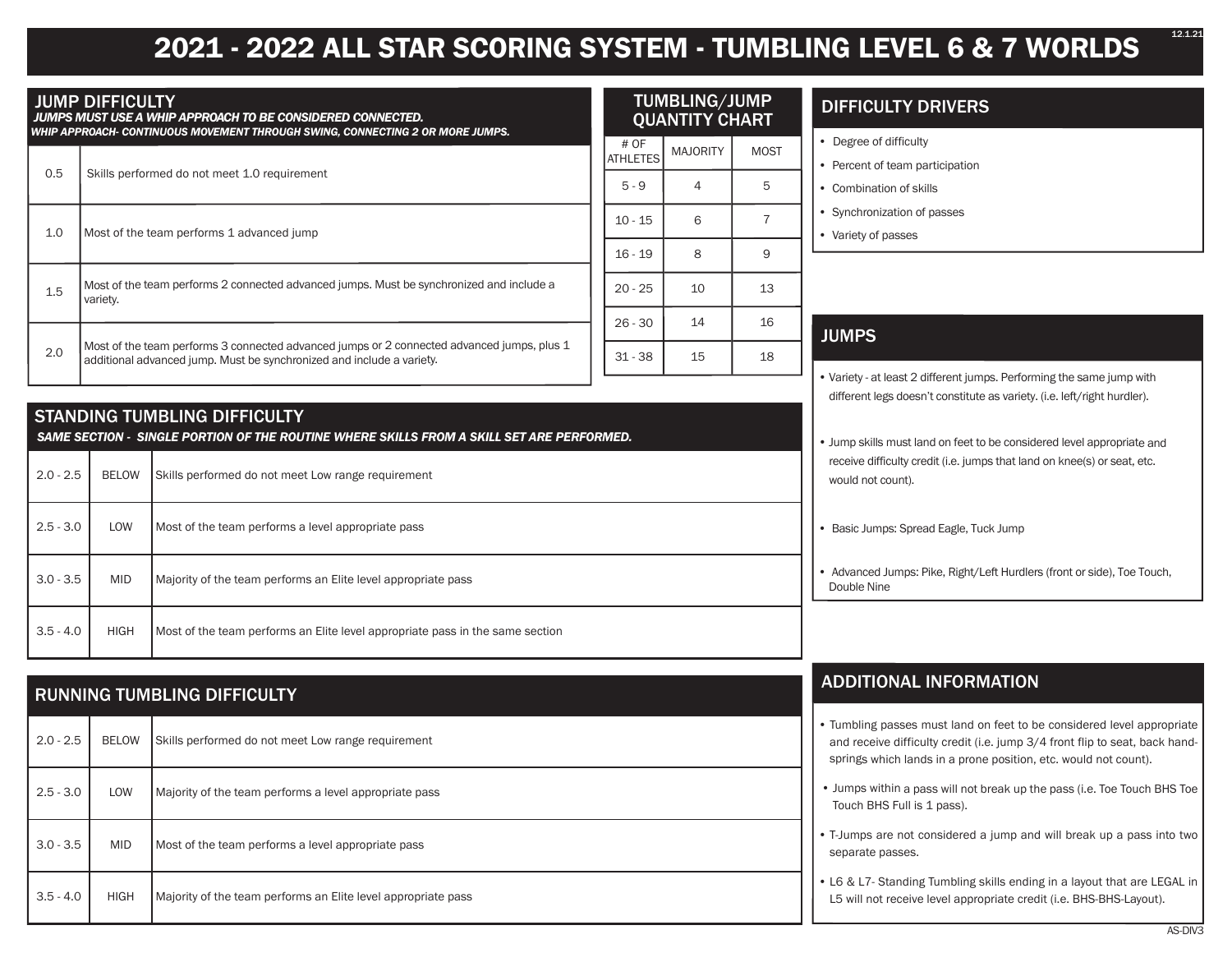# **2021 - 2022 ALL STAR SCORING SYSTEM - OVERALL**

| <b>STUNT CREATIVITY</b> |                                                                                                                                                                              |  |
|-------------------------|------------------------------------------------------------------------------------------------------------------------------------------------------------------------------|--|
| $0.5 - 1.0$             | Stunt skills incorporate visual, unique or innovative ideas.<br>This includes level and non-level appropriate skills.<br>This may include: Entries • Transitions • Dismounts |  |

| <b>PYRAMID CREATIVITY</b> |                                                                                                                         |  |  |  |
|---------------------------|-------------------------------------------------------------------------------------------------------------------------|--|--|--|
| $0.5 - 1.0$               | Pyramid skills incorporate visual, unique or innovative ideas.<br>This includes level and non-level appropriate skills. |  |  |  |
|                           | This may include: Entries . Transitions . Dismounts                                                                     |  |  |  |

| <b>ROUTINE COMPOSITION</b> |                                                                                                                                       |  |  |  |
|----------------------------|---------------------------------------------------------------------------------------------------------------------------------------|--|--|--|
|                            | A team's ability to demonstrate the following throughout the routine:                                                                 |  |  |  |
| $1.0 - 2.0$                | <b>Precise spacing • Formations • Transitions</b>                                                                                     |  |  |  |
|                            | This also includes innovative, visual and intricate ideas, as well as, any additional skills performed to enhance the overall appeal. |  |  |  |

| <b>DANCE</b> |                                                            |                                                                                                                       |
|--------------|------------------------------------------------------------|-----------------------------------------------------------------------------------------------------------------------|
| $1.0 - 2.0$  | A team's ability to demonstrate a high level of energy and | DIFFICULTY:<br>  Visual elements • Variety of levels • Formation changes • Footwork • Floorwork • Partner work • Pace |
|              | entertainment value which may incorporate:                 | <b>EXECUTION:</b><br>Technique • Perfection • Motion Strength/Placement • Synchronization                             |

| <b>OVERALL IMPRESSION</b> |                                                                                                                                                                                                                                                                                                                   |
|---------------------------|-------------------------------------------------------------------------------------------------------------------------------------------------------------------------------------------------------------------------------------------------------------------------------------------------------------------|
| $1.0 - 2.0$               | The judging panel's overall impression of the entire performance encompassing all category areas and including energy, genuine enthusiasm, showmanship, and eye<br>contact. Facial expression will not be considered when scoring this category and teams that wear masks while performing will not be penalized. |
|                           | $\star$ Overall Impression will include and take into consideration appropriate athletic impression throughout the routine.                                                                                                                                                                                       |

12.1.21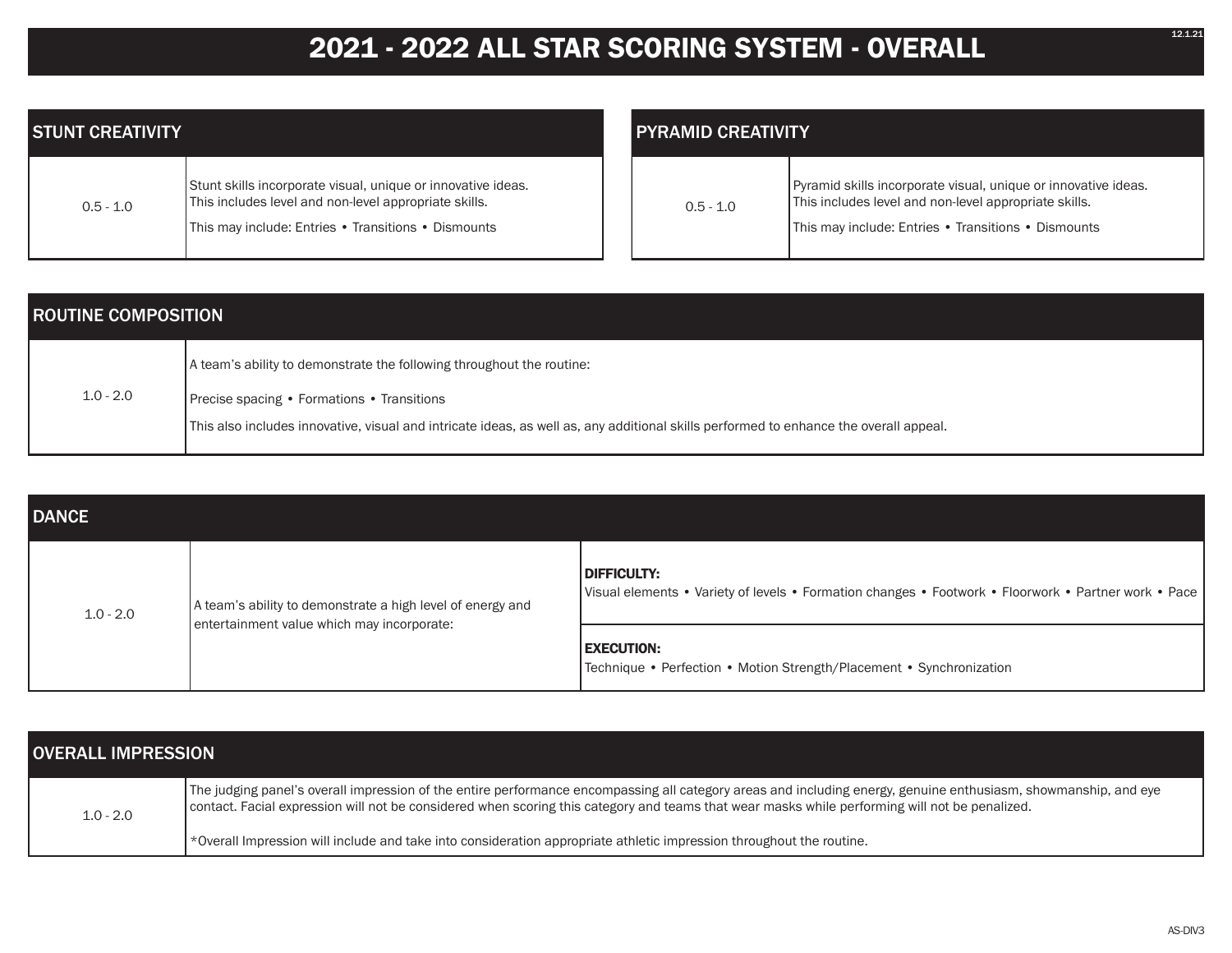## **2021 - 2022 ALL STAR SCORING SYSTEM - EXECUTION**

#### EXECUTION - STUNT/PYRAMID & STANDING/RUNNING TUMBLING

Athletes are expected to demonstrate excellent technique when performing each skill. A team's execution will be determined by all athletes performing the skill.

• Scores will start at a 4.0 and may be reduced by .1, .2 or .3 based on the lack of technical execution of each driver

• .1 - Minor technique issues by the team, not just 1 athlete in Tumbling or 1 athlete in Stunts/Pyramid

• .2 – Multiple technique issues by the team

4.0

- .3 Widespread technique issues by the team
- No more than .3 will be taken off for a single driver.
- Stylistic differences will not factor into a teams' Execution score.

| <b>STUNT/PYRAMID DRIVERS</b><br>Each driver may include, but is not limited to, the below examples: |                                                                                                          |  |
|-----------------------------------------------------------------------------------------------------|----------------------------------------------------------------------------------------------------------|--|
| <b>Top Person</b>                                                                                   | • Body control<br>• Uniform flexibility<br>• Motion placement<br>• Legs straight/locked and toes pointed |  |
| <b>Bases/Spotters</b>                                                                               | • Stability of the stunt<br>• Solid stance<br>• Positioned shoulder width apart<br>• Feet stationary     |  |
| <b>Transitions</b>                                                                                  | • Fntries<br>• Dismounts<br>• Speed/control/flow from skill to skill                                     |  |
| Synchronization*                                                                                    | • Timing                                                                                                 |  |

\*Teams that do not perform at least 1 level appropriate skill/transition by 2 or more groups in Stunts and Pyramids will automatically receive .3 off for Synchronization.

#### STANDING/RUNNING TUMBLING DRIVERS *Each driver may include, but is not limited to, the below examples:* **Approach** • Arm placement into a pass/skill • Swing/prep • Chest placement • Flow from skill to skill in a pass • Connection of pass/skills **Body Control** • Head placement • Arm/shoulder placement in skills • Hips • Leg placement in skills • Pointed toes **Landings** • Controlled • Legs/feet together • Chest placement • Finished pass/skill • Incomplete twisting skills **Synchronization\*** • Timing

\*Teams that do not perform at least 1 level appropriate pass synchronized in a group will automatically receive .3 off for Synchronization.

### EXECUTION - TOSS & JUMPS

|      | Athletes are expected to demonstrate excellent technique when performing each<br>skill. A team's execution will be determined by all athletes performing the skill.                                                                                                                                                                                                                                                                                                    |
|------|------------------------------------------------------------------------------------------------------------------------------------------------------------------------------------------------------------------------------------------------------------------------------------------------------------------------------------------------------------------------------------------------------------------------------------------------------------------------|
| -2.0 | • Scores will start at a 2.0 and may be reduced by .1, .2 or .3 based on the lack of<br>technical execution of each driver<br>• .1 - Minor technique issues by the team, not just 1 athlete in Jumps or 1 athlete<br>in Tosses<br>• .2 - Multiple technique issues by the team<br>• .3 - Widespread technique issues by the team<br>. No more than .3 will be taken off for a single driver.<br>• Stylistic differences will not factor into a teams' Execution score. |
|      |                                                                                                                                                                                                                                                                                                                                                                                                                                                                        |

#### TOSS DRIVERS *Each driver may include, but is not limited to, the below examples:* **Top Person** • Body control • Consistent execution of skill/trick • Legs straight/toes pointed • Arm placement **Bases/Spotters** • Using arms/legs to throw together • Solid stance • Timing • Arms up to catch high • Legs used to absorb catch • Group positioned no more than shoulder width apart • Controlled • Cradle **Height** • Relative to the size of the athletes performing the toss

Teams that only perform 1 toss will automatically receive .3 off for any driver that constitutes a reduction, regardless of the severity of the issue.

| <b>JUMP DRIVERS</b><br>Each driver may include, but is not limited to, the below examples: |                                                                                                                                                          |  |  |
|--------------------------------------------------------------------------------------------|----------------------------------------------------------------------------------------------------------------------------------------------------------|--|--|
| <b>Arm Placement</b>                                                                       | • Approach<br>• Consistent entry<br>• Swing/prep<br>• Arm position within jump(s)                                                                        |  |  |
| <b>Leg Placement</b>                                                                       | • Straight legs<br>• Pointed toes<br>• Hip placement/rotation<br>• Hyperextension<br>• Height<br>• Legs/feet together<br>• Chest placement<br>• Landings |  |  |
| <b>Synchronization</b>                                                                     | • Timing                                                                                                                                                 |  |  |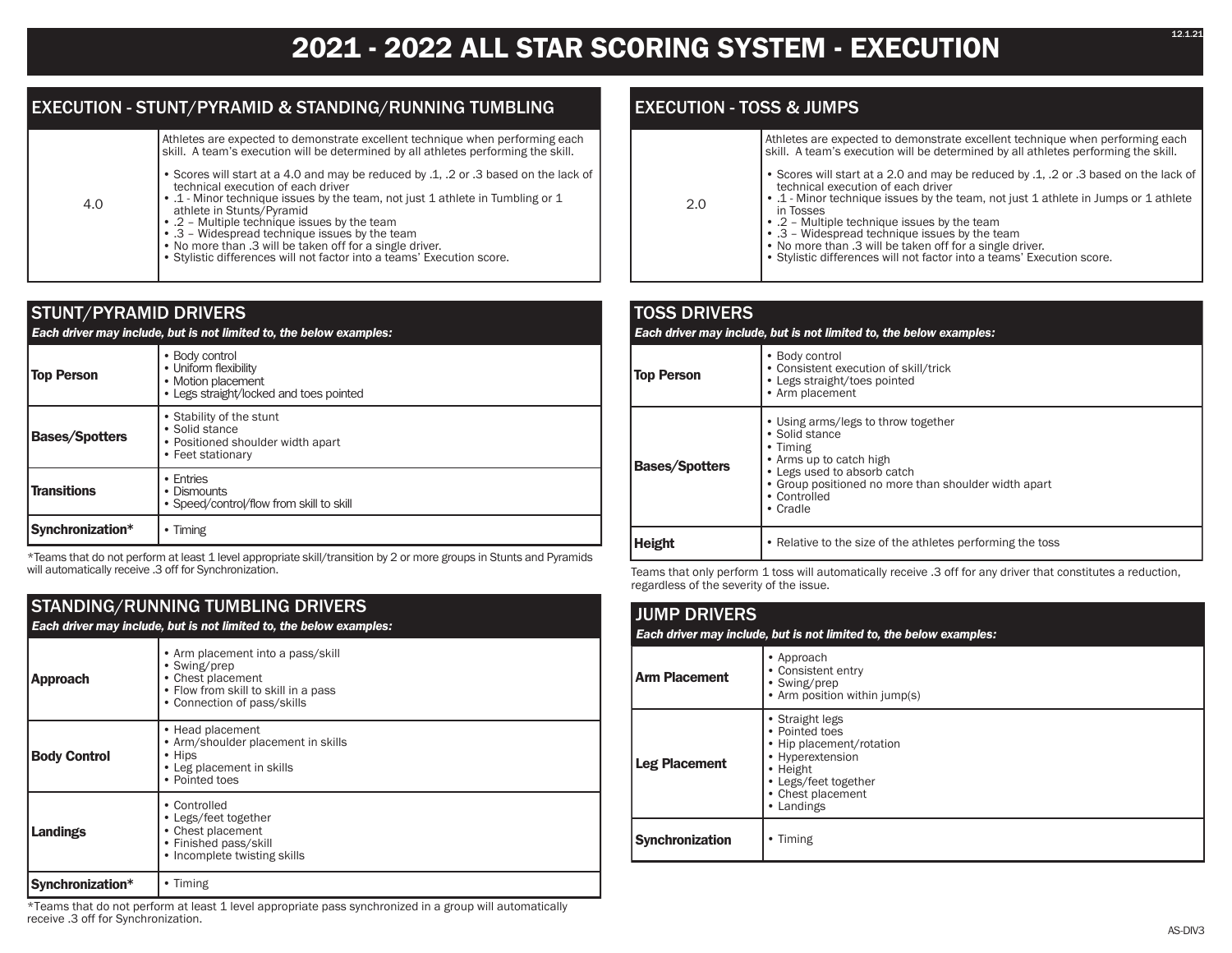## **2021 - 2022 ALL STAR SCORING SYSTEM - STUNTS**

| <b>LEVEL 6</b>                                                                                                                                                                                                                       |                                                                                                                                                                                                                                                                                                                                                                                                                                                                                                                   |                                                                                                                                                          |                                 |                                                                                                                                                                                                                                                                   |                                                                                                                                                                                                                                                                                       |
|--------------------------------------------------------------------------------------------------------------------------------------------------------------------------------------------------------------------------------------|-------------------------------------------------------------------------------------------------------------------------------------------------------------------------------------------------------------------------------------------------------------------------------------------------------------------------------------------------------------------------------------------------------------------------------------------------------------------------------------------------------------------|----------------------------------------------------------------------------------------------------------------------------------------------------------|---------------------------------|-------------------------------------------------------------------------------------------------------------------------------------------------------------------------------------------------------------------------------------------------------------------|---------------------------------------------------------------------------------------------------------------------------------------------------------------------------------------------------------------------------------------------------------------------------------------|
| <b>INVERSION STYLE</b>                                                                                                                                                                                                               | <b>RELEASE STYLE</b>                                                                                                                                                                                                                                                                                                                                                                                                                                                                                              | <b>TWISTING</b>                                                                                                                                          | <b>DISMOUNT STYLE</b>           | <b>COMBINATION SKILLS</b>                                                                                                                                                                                                                                         | <b>COED STYLE</b>                                                                                                                                                                                                                                                                     |
|                                                                                                                                                                                                                                      |                                                                                                                                                                                                                                                                                                                                                                                                                                                                                                                   |                                                                                                                                                          | <b>LEVEL APPROPRIATE</b>        |                                                                                                                                                                                                                                                                   |                                                                                                                                                                                                                                                                                       |
| DOWNWARD INVERSION FROM EXTENDED<br><b>STUNT</b><br>DOWNWARD INVERSION FROM EXTENDED 1<br><b>LEG STUNT</b><br>RELEASED INVERSION FROM PREP LEVEL<br>OR ABOVE TO EXTENSION<br>· RELEASED INVERSION FROM PREP LEVEL<br>OR ABOVE TO LIB | • % TURN SWITCH UP TO EXTENDED 1 LEG<br><b>STUNT</b><br>• TIC TOC LIB TO LIB (HIGH TO HIGH)<br>• TIC TOC LIB TO LIB (LOW TO HIGH)<br>• % TURN SWITCH UP TO EXTENDED 1 LEG<br><b>STUNT</b><br>• TIC TOC LIB TO BODY POSITION (HIGH TO<br>HIGH)<br>• TIC TOC LIB TO BODY POSITION (LOW TO HIGH)<br>• TWISTING HELICOPTER RELEASE MOVES<br>• SWITCH UP FULL TWIST TO EXTENDED 1 LEG<br><b>STUNT</b><br>• 1/2 TWISTING BALL UP TO EXTENDED BODY<br><b>POSITION</b><br>· REWIND TO PREP LEVEL OR BELOW (INT 6<br>ONLY) | • FULL UP TO EXTENDED 1 LEG STUNT<br>• 1 1/4 - 1 3/4 UP TO EXTENDED STUNT<br>• 1 1/4 - 1 3/4 UP TO EXTENDED 1 LEG STUNT<br>• DOUBLE UP TO EXTENDED STUNT | • DOUBLE DOWN FROM 1 LEG STUNT  | $\cdot$ 1 $\frac{1}{2}$ - 2 TWIST TO PRONE<br>• ¼ - ¾ TWISTING TIC TOC TO EXTENDED 1 LEG<br><b>STUNT</b><br>· FULL TWISTING TIC TOC TO EXTENDED 1 LEG<br>STUNT (LOW TO HIGH)<br>COMBINATION OF TWO OR MORE LEVEL APPRO-<br>PRIATE SKILLS PERFORMED SIMULTANEOUSLY | • COED STYLE TOSS 1/4 - 3/4 TWIST TO EXTENDED<br><b>STUNT</b>                                                                                                                                                                                                                         |
|                                                                                                                                                                                                                                      |                                                                                                                                                                                                                                                                                                                                                                                                                                                                                                                   |                                                                                                                                                          | <b>ELITE LEVEL APPROPRIATE</b>  |                                                                                                                                                                                                                                                                   |                                                                                                                                                                                                                                                                                       |
| RELEASED INVERSION FROM PREP LEVEL<br>OR ABOVE TO EXTENDED BODY POSITION                                                                                                                                                             | • SWITCH UP FULL TWIST TO EXTENDED BODY<br><b>POSITION</b><br>• TIC TOC BODY POSITION TO BODY POSITION<br>(HIGH TO HIGH)<br>• FULL TWISTING BALL UP TO EXTENDED<br><b>BODY POSITION</b><br>• REWIND TO EXTENDED STUNT (INT 6 ONLY)<br>• UNASSISTED REWIND TO EXTENDED STUNT<br>(INT 6 ONLY)<br>• 1 % TWISTING SWITCH UP TO EXTENDED 1<br><b>LEG STUNT</b>                                                                                                                                                         | • 1 % UP TO EXTENDED BODY POSITION<br>• 1 % UP TO EXTENDED BODY POSITION<br>• DOUBLE UP TO EXTENDED 1 LEG STUNT                                          | • KICK DOUBLE TWISTING DISMOUNT | • FULL TWISTING TIC TOC TO EXTENDED 1 LEG<br>STUNT (HIGH TO HIGH)<br>$\bullet$ $\,$ $\,\mathrm{\#}$ TWISTING RELEASED INVERSION TO<br><b>EXTENDED STUNT</b><br>• FULL TWISTING TIC TOC TO EXTENDED BODY<br>POSITION (LOW TO HIGH)                                 | • UNASSISTED COED STYLE TOSS EXTENDED 1<br><b>ARM STUNT</b><br>• COED STYLE TOSS FRONT HANDSPRING RE-<br>LEASE 1/2 TWIST TO EXTENDED STUNT<br>• UNASSISTED COED STYLE TOSS FULL TWIST TO<br><b>EXTENDED STUNT</b><br>• TOSS FRONT HANDSPRING % UP RELEASE TO<br><b>EXTENDED STUNT</b> |

**LEVEL 7**

| <b>INVERSION STYLE</b>                                                                                                                                                                                                                                                       | <b>RELEASE STYLE</b>                                                                                                                                                                                                                                                                                                                                                                                                                                          | <b>TWISTING</b>                                                                                                                                                                                                                                                                                                                                                                                                          | <b>DISMOUNT STYLE</b>                                                                                                                                                                                                 | <b>COMBINATION SKILLS</b>                                                                                                                                                                                                  | <b>COED STYLE</b>                                                                                                                                                                                      |
|------------------------------------------------------------------------------------------------------------------------------------------------------------------------------------------------------------------------------------------------------------------------------|---------------------------------------------------------------------------------------------------------------------------------------------------------------------------------------------------------------------------------------------------------------------------------------------------------------------------------------------------------------------------------------------------------------------------------------------------------------|--------------------------------------------------------------------------------------------------------------------------------------------------------------------------------------------------------------------------------------------------------------------------------------------------------------------------------------------------------------------------------------------------------------------------|-----------------------------------------------------------------------------------------------------------------------------------------------------------------------------------------------------------------------|----------------------------------------------------------------------------------------------------------------------------------------------------------------------------------------------------------------------------|--------------------------------------------------------------------------------------------------------------------------------------------------------------------------------------------------------|
| <b>LEVEL APPROPRIATE</b>                                                                                                                                                                                                                                                     |                                                                                                                                                                                                                                                                                                                                                                                                                                                               |                                                                                                                                                                                                                                                                                                                                                                                                                          |                                                                                                                                                                                                                       |                                                                                                                                                                                                                            |                                                                                                                                                                                                        |
| FREE FLIPPING FROM GROUND LEVEL TO<br>CRADLE (L7)<br>• FLIPPING FROM GROUND LEVEL TO PREP<br>LEVEL (L7)<br>• FLIPPING FROM GROUND LEVEL TO EXTEN-<br>SION (L7)<br>DOWNWARD INVERSION FROM EXTENDED<br><b>STUNT</b><br>DOWNWARD INVERSION FROM EXTENDED 1<br><b>LEG STUNT</b> | • 14 TURN SWITCH UP TO EXTENDED 1 LEG<br><b>STUNT</b><br>• TIC TOC LIB TO LIB (HIGH TO HIGH)<br>• TIC TOC LIB TO LIB (LOW TO HIGH)<br>• 1/2 TURN SWITCH UP TO EXTENDED 1 LEG<br><b>STUNT</b><br>• TIC TOC LIB TO BODY POSITION (HIGH TO<br>HIGH)<br>• TIC TOC LIB TO BODY POSITION (LOW TO<br>HIGH)<br>• TWISTING HELICOPTER RELEASE MOVES<br>• SWITCH UP FULL TWIST TO EXTENDED 1 LEG<br><b>STUNT</b><br>• 1/2 TWISTING BALL UP TO EXTENDED BODY<br>POSITION | • FREE FLIPPING WITH TWISTING FROM GROUND<br>LEVEL TO CRADLE (L7)<br>• FLIPPING WITH TWISTING FROM GROUND LEVEL<br>TO PREP LEVEL (L7)<br>• FLIPPING WITH TWISTING FROM GROUND LEVEL<br>TO EXTENSION (L7)<br>• FULL UP TO EXTENDED 1 LEG STUNT<br>$\cdot$ 1 $\frac{1}{4}$ - 1 $\frac{3}{4}$ UP TO EXTENDED STUNT<br>$\cdot$ 1 $\frac{1}{4}$ - 1 $\frac{3}{4}$ UP TO EXTENDED 1 LEG STUNT<br>• DOUBLE UP TO EXTENDED STUNT | FRONT FREE FLIPPING TO GROUND LEVEL<br>(L7)<br>FREE FLIPPING FROM PREP LEVEL OR<br>BELOW TO CRADLE (L7)<br>• FREE FLIPPING WITH TWISTING FROM PREP<br>LEVEL OR BELOW TO CRADLE (L7)<br>• DOUBLE DOWN FROM 1 LEG STUNT | $\cdot$ 1 $\frac{1}{2}$ - 2 TWIST TO PRONE<br>• ¼ - % TWISTING TIC TOC TO EXTENDED 1 LEG<br><b>STUNT</b><br>COMBINATION OF TWO OR MORE LEVEL APPRO-<br>PRIATE SKILLS PERFORMED SIMULTANEOUSLY                              | • COED STYLE TOSS 1/4 - 3/4 TWIST TO EXTENDED<br><b>STUNT</b>                                                                                                                                          |
| <b>ELITE LEVEL APPROPRIATE</b>                                                                                                                                                                                                                                               |                                                                                                                                                                                                                                                                                                                                                                                                                                                               |                                                                                                                                                                                                                                                                                                                                                                                                                          |                                                                                                                                                                                                                       |                                                                                                                                                                                                                            |                                                                                                                                                                                                        |
| FLIPPING FROM GROUND LEVEL TO EX-<br>TENDED SINGLE LEG AND/OR SINGLE ARM<br>STUNT (L7)<br>• RELEASED INVERSION FROM PREP LEVEL<br>OR ABOVE TO EXTENDED STUNT (L7)                                                                                                            | • SWITCH UP FULL TWIST TO EXTENDED BODY<br>POSITION<br>• TIC TOC BODY POSITION TO BODY POSITION<br>(HIGH TO HIGH)<br>• FULL TWISTING BALL UP TO EXTENDED<br><b>BODY POSITION</b><br>• REWIND TO EXTENDED STUNT<br>. UNASSISTED REWIND TO EXTENDED STUNT<br>• 1 % TWISTING SWITCH UP TO EXTENDED 1<br><b>LEG STUNT</b>                                                                                                                                         | • FLIPPING WITH TWISTING FROM GROUND<br>LEVEL TO EXTENDED SINGLE LEG (L7)<br>• 1 % UP TO EXTENDED BODY POSITION<br>• 1 % UP TO EXTENDED BODY POSITION<br>• DOUBLE UP TO EXTENDED 1 LEG STUNT                                                                                                                                                                                                                             | • KICK DOUBLE TWISTING DISMOUNT<br>• FREE FLIPPING WITH 1/2 TWIST FROM<br>PREP LEVEL TO CRADLE (L7)                                                                                                                   | BACKHANDSPRING FULL UP TO EXTENDED<br>STUNT (L7)<br>• FRONT HANDSPRING 1 % UP TO EXTENDED<br><b>STUNT</b><br>· FULL TWISTING TIC TOC TO EXTENDED BODY<br>POSITION (LOW TO HIGH)<br>FRONT HANDSPRING % UP TO EXTENDED STUNT | • UNASSISTED COED STYLE TOSS EXTENDED 1<br><b>ARM STUNT</b><br>• COED STYLE TOSS FRONT HANDSPRING RE-<br>LEASE 1/2 TWIST TO EXTENDED STUNT<br>• COED STYLE TOSS FULL TWIST TO EXTENDED<br><b>STUNT</b> |

#### This document includes examples of level appropriate skills. Coaches are still responsible for ensuring that any skills performed in their routine are compliant with the USASF Safety Rules. Please check back as this docume

12.1.21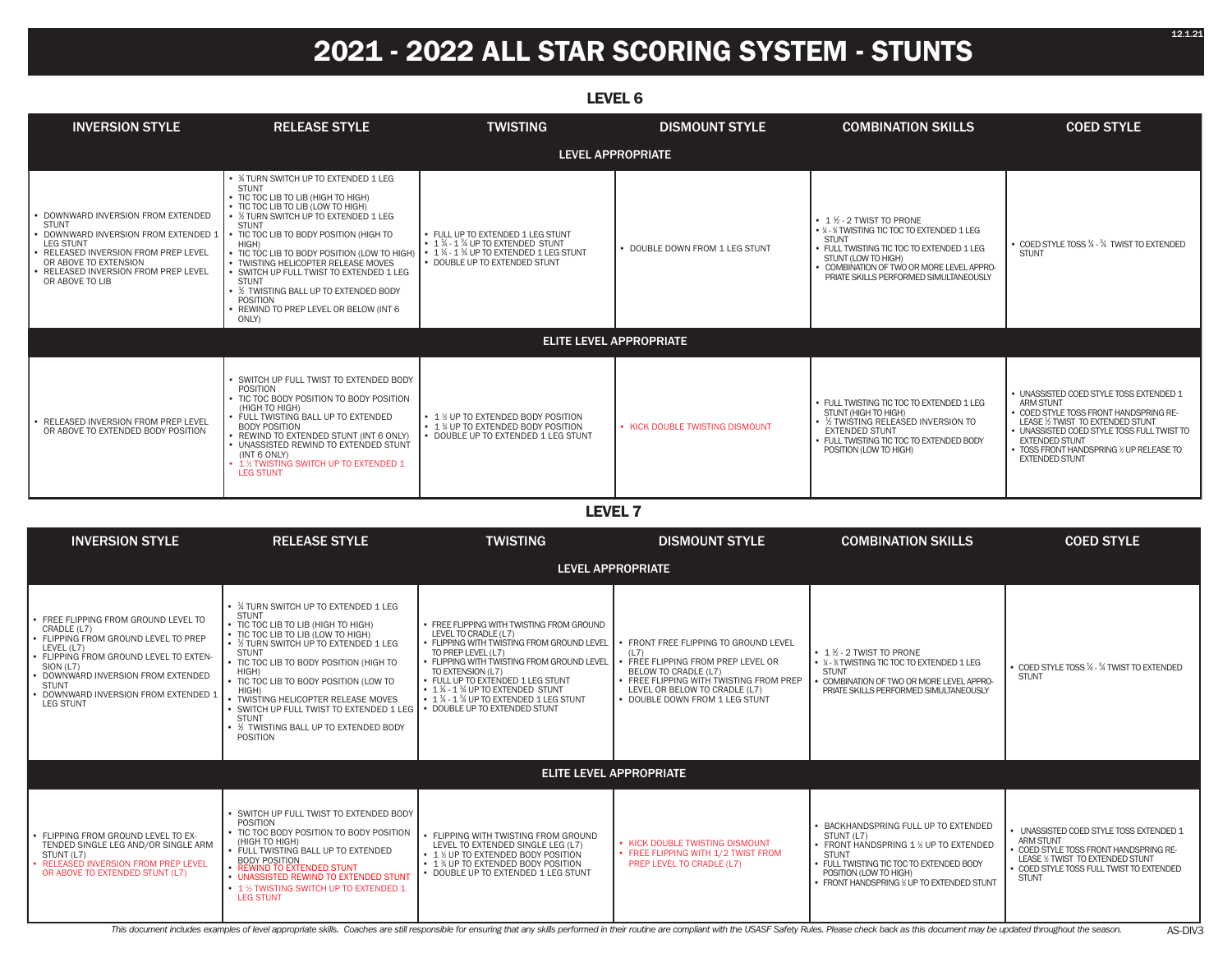## **2021 - 2022 ALL STAR SCORING SYSTEM - TOSSES**

**LEVEL 6**

| <b>NON - TWISTING</b>                                                         | <b>TWISTING</b>                                                                                                                                                                 |
|-------------------------------------------------------------------------------|---------------------------------------------------------------------------------------------------------------------------------------------------------------------------------|
| PIKE HITCH KICK • PIKE KICK PRETTY GIRL<br>PIKE SWITCH KICK • HITCH KICK KICK | BALL DOUBLE FULL • PIKE DOUBLE FULL • KICK DOUBLE FULL<br>TOE TOUCH DOUBLE FULL • DOUBLE UP TOE TOUCH • HITCH KICK DOUBLE FULL<br>SWITCH KICK DOUBLE FULL • KICK FULL KICK FULL |

**LEVEL 7**

| <b>NON - TWISTING</b>        | <b>TWISTING</b>                                                                                     |
|------------------------------|-----------------------------------------------------------------------------------------------------|
| TUCK • X-OUT • PIKE • LAYOUT | LAYOUT FULL • LAYOUT DOUBLE FULL • X-OUT FULL<br>SPLIT FULL • ARABIAN 1 1/2 • PIKE OPEN DOUBLE FULL |